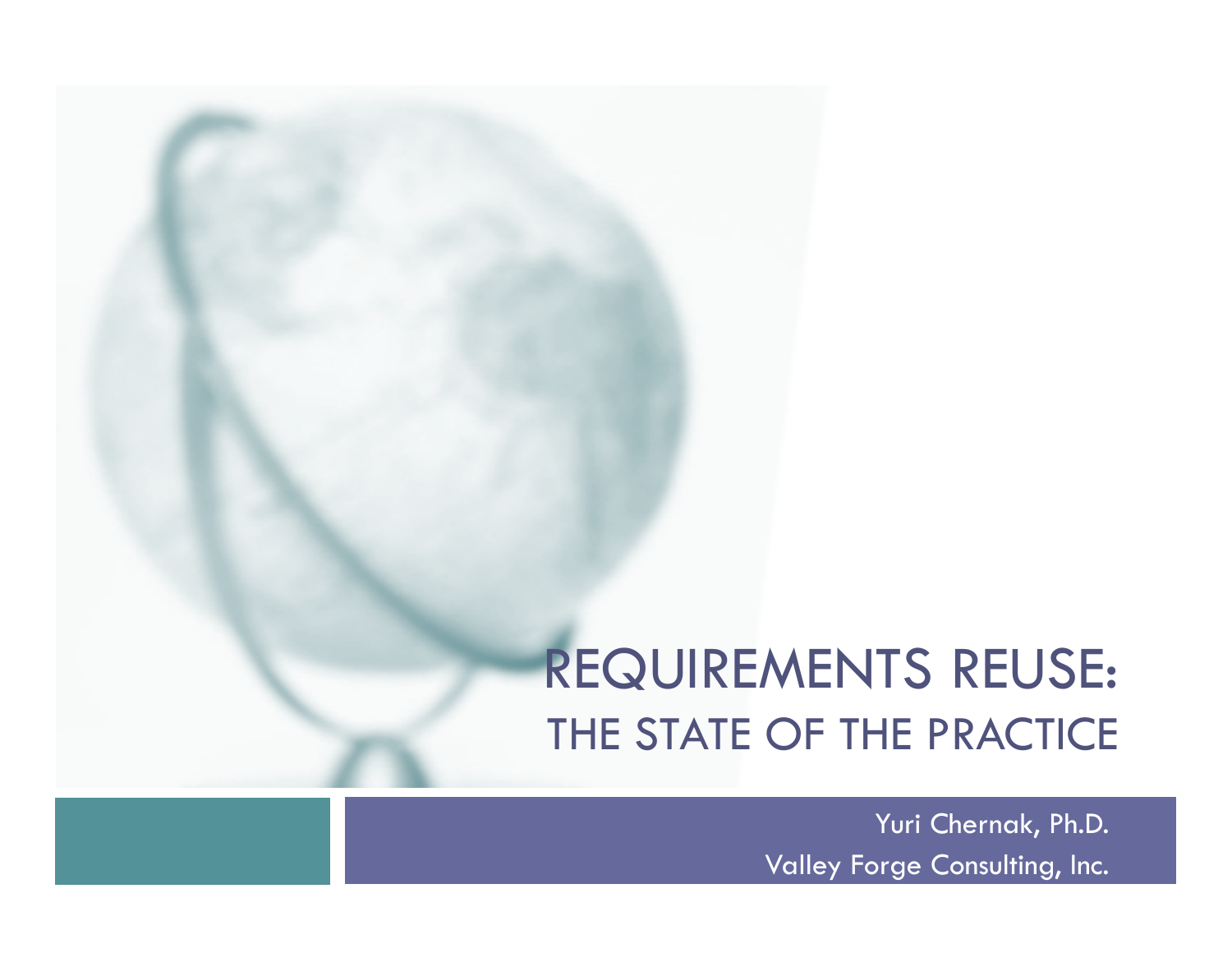### **Survey Goals**

**2** 

- Gain visibility into the state of the practice of software requirements reuse and its benefits.
- Identify common obstacles for adopting requirements reuse.
- Identify main factors impacting reuse effectiveness.
- Provide recommends to help organizations better adopt requirements reuse.

*A complete survey article has been submitted to the Requirements Engineering journal for publication.*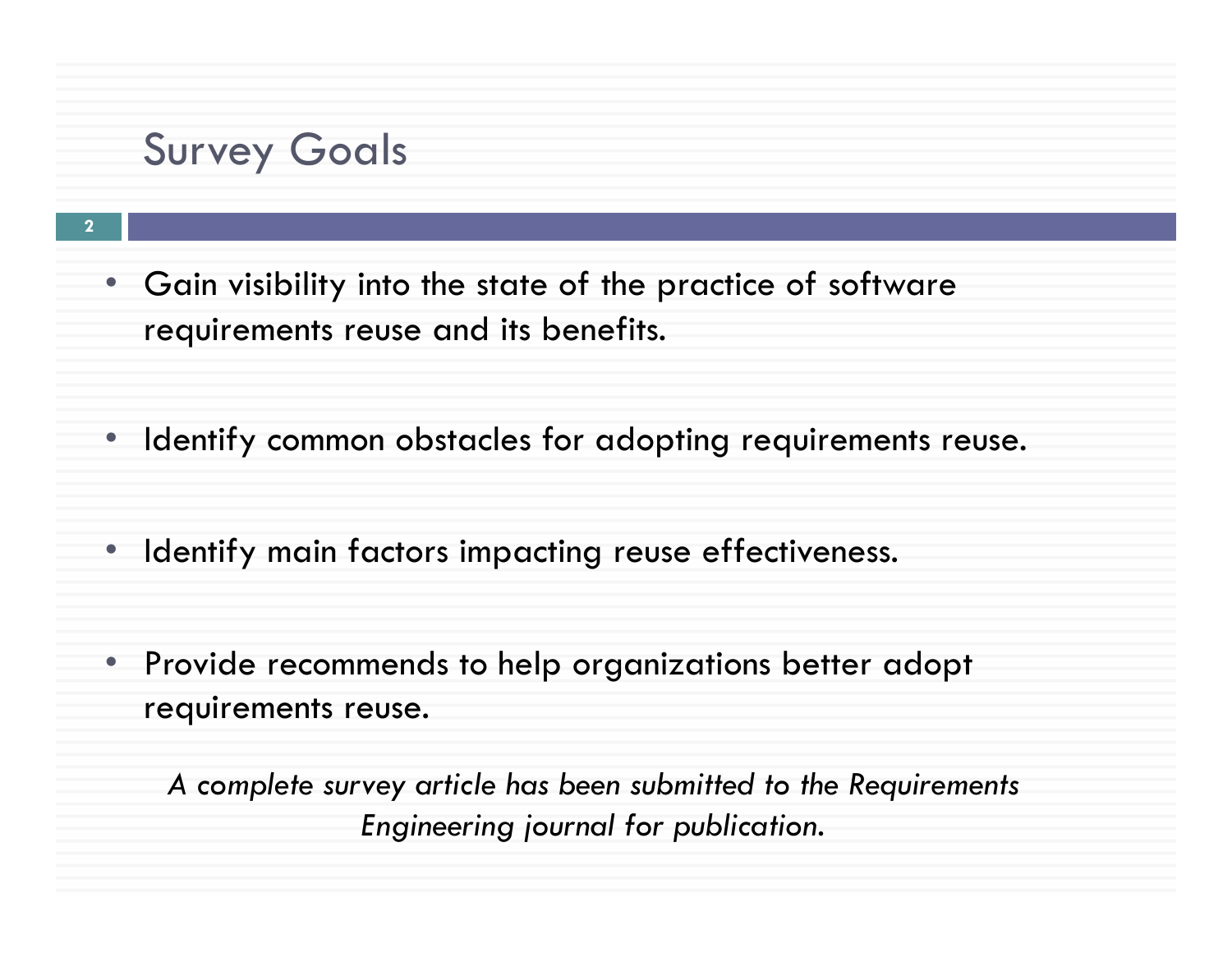# About the Survey

| $\overline{3}$ |                |                                                                                                    |
|----------------|----------------|----------------------------------------------------------------------------------------------------|
|                | <b>Purpose</b> | • Collect data from the global IT community                                                        |
|                | Tool           | • A web-based SurveyGizmo <sup>TM</sup> tool<br>www.surveygizmo.com                                |
|                | Questionnaire  | • 22 questions structured into four pages                                                          |
|                | Announcement   | • Individuals in the author's professional network<br>• Various professional portals, email groups |
|                | Timeframe      | Six months, from March to August, 2010                                                             |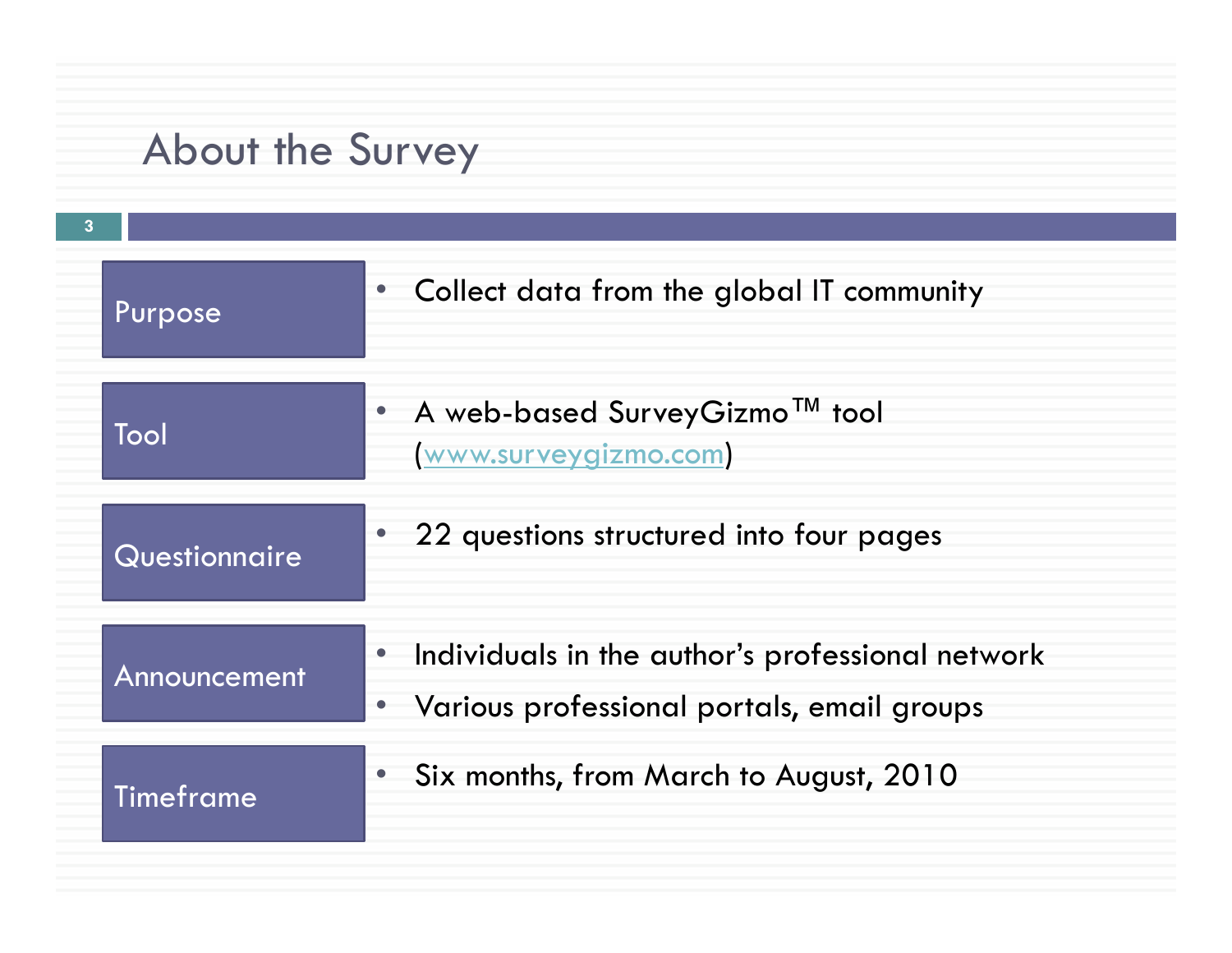### Profile of Survey Participants

- **4**
- 82 people around the globe completed the survey
- 60% of responses came from North America
- Responses by business sectors:
	- $-$  Financial/banking  $-35%$
	- $-$  Technology  $-23%$
	- $-$  Government  $-13%$
	- $-$  Other sectors  $-29\%$
- Over 50% of participants are acting business analysts
- 67% of participants have significant BA experience  $(5+)$  years)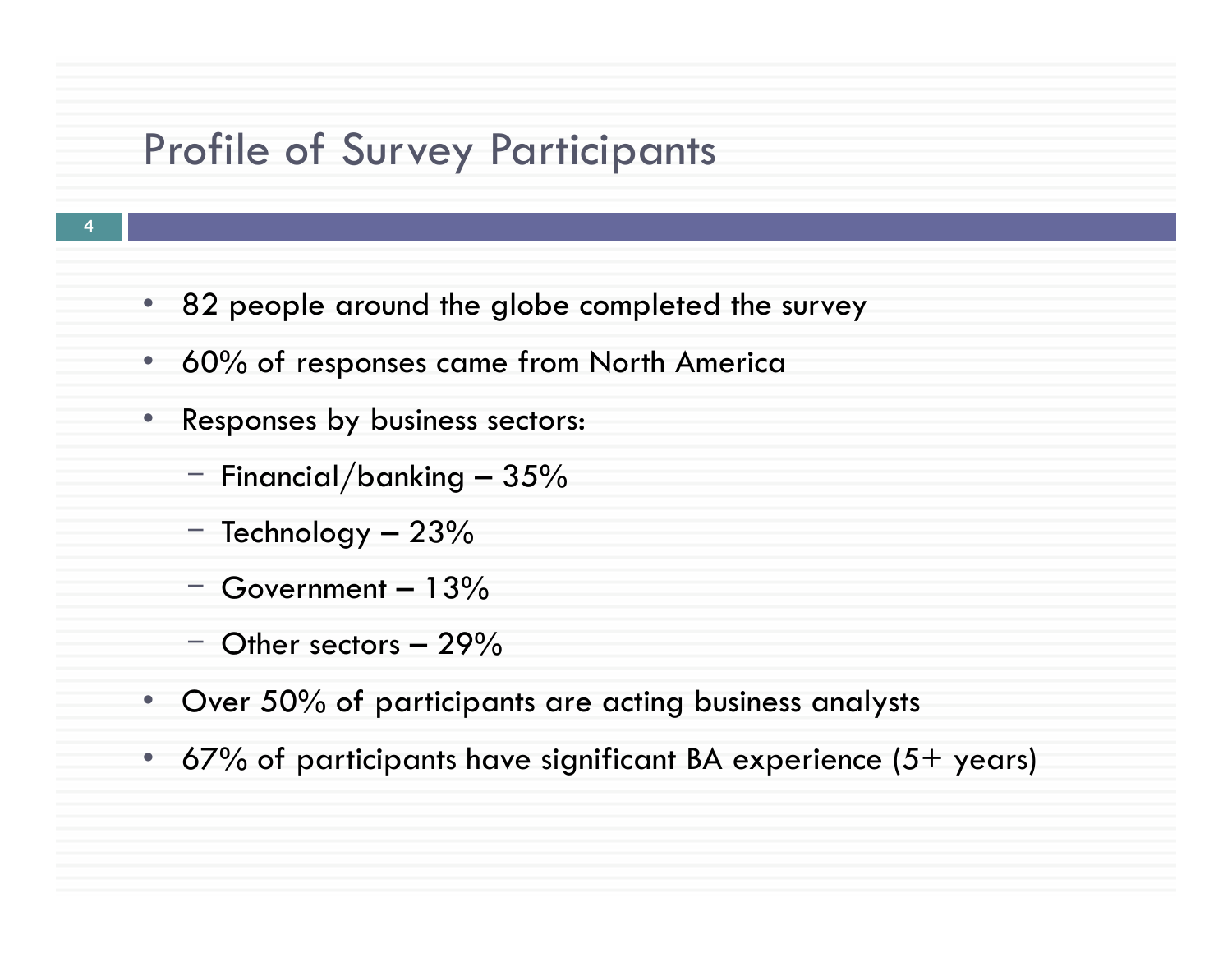## Survey Data Analysis



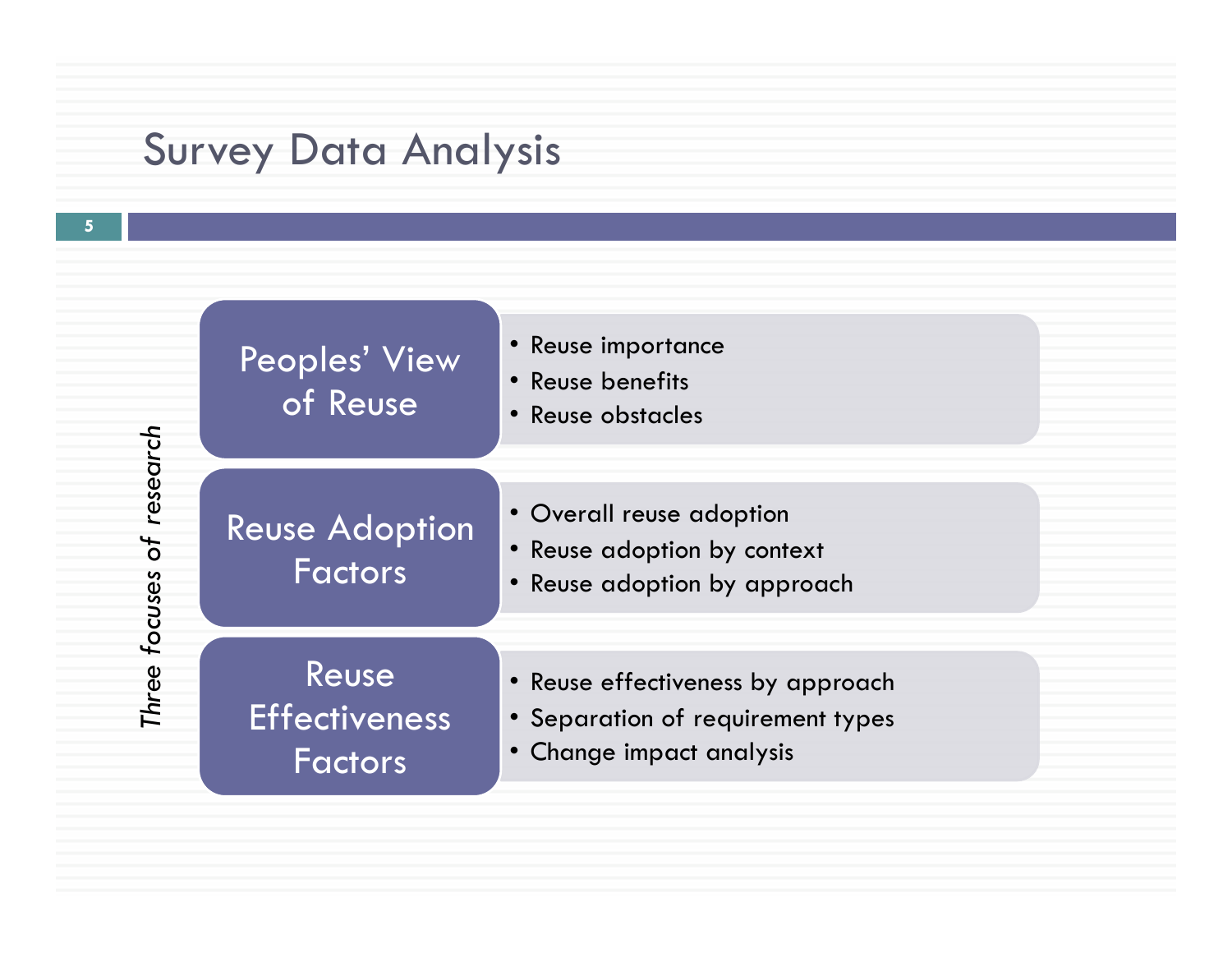### Importance of Requirements Reuse



- Most of respondents believe that reuse is important and brings benefits.
- "It Depends" means that reuse is important but benefits depend on other factors:
	- − Requirements maintenance cost
	- − Similarity of applications

- − Existing requirements quality
- − Existing requirements structure and the level of abstraction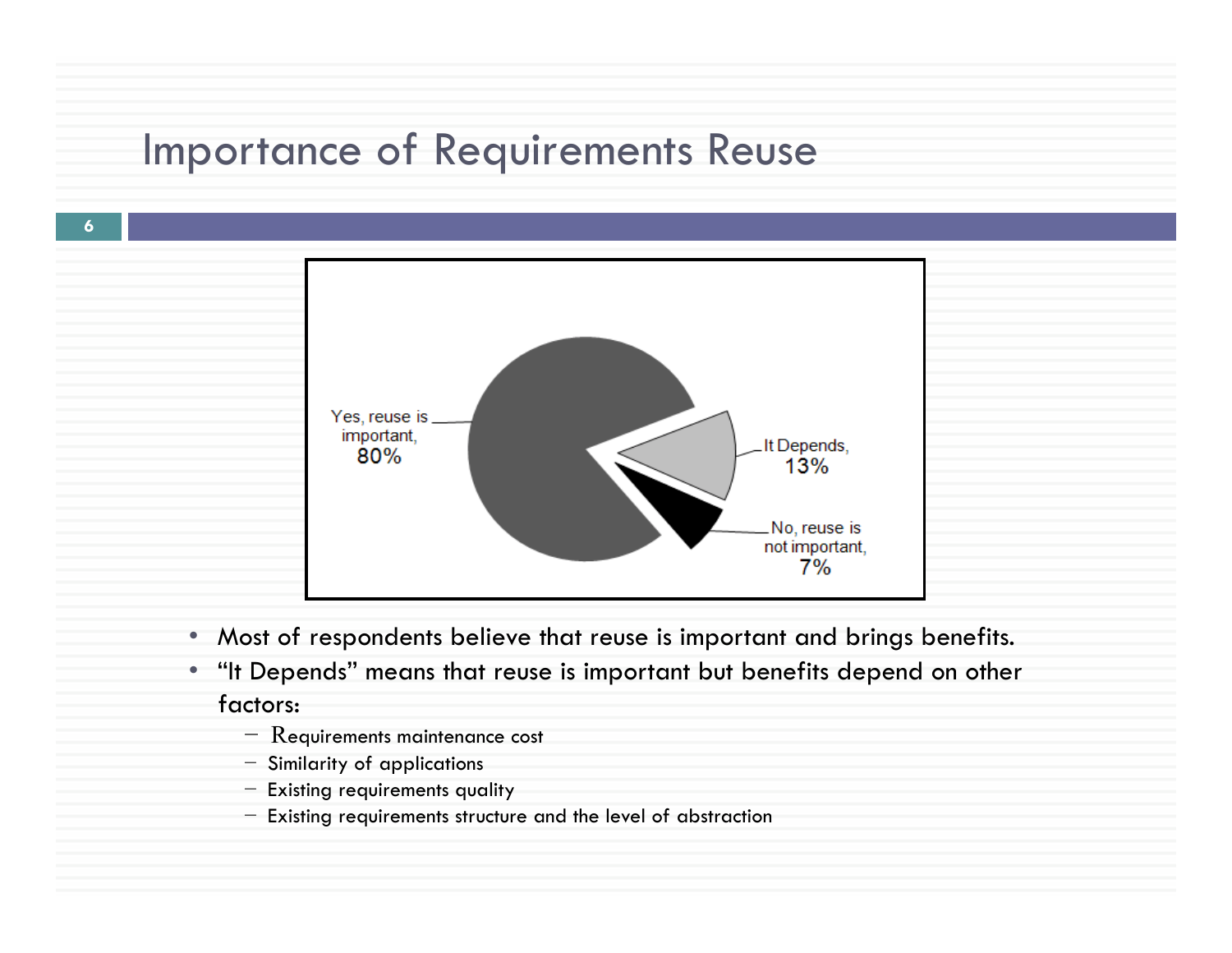### Benefits of Reuse



- Confirmed the main benefits of requirements reuse:
	- ‒ Reduction in time-to-market
	- Reduction in development cost
- Consistent with the benefits of other software artifacts reuse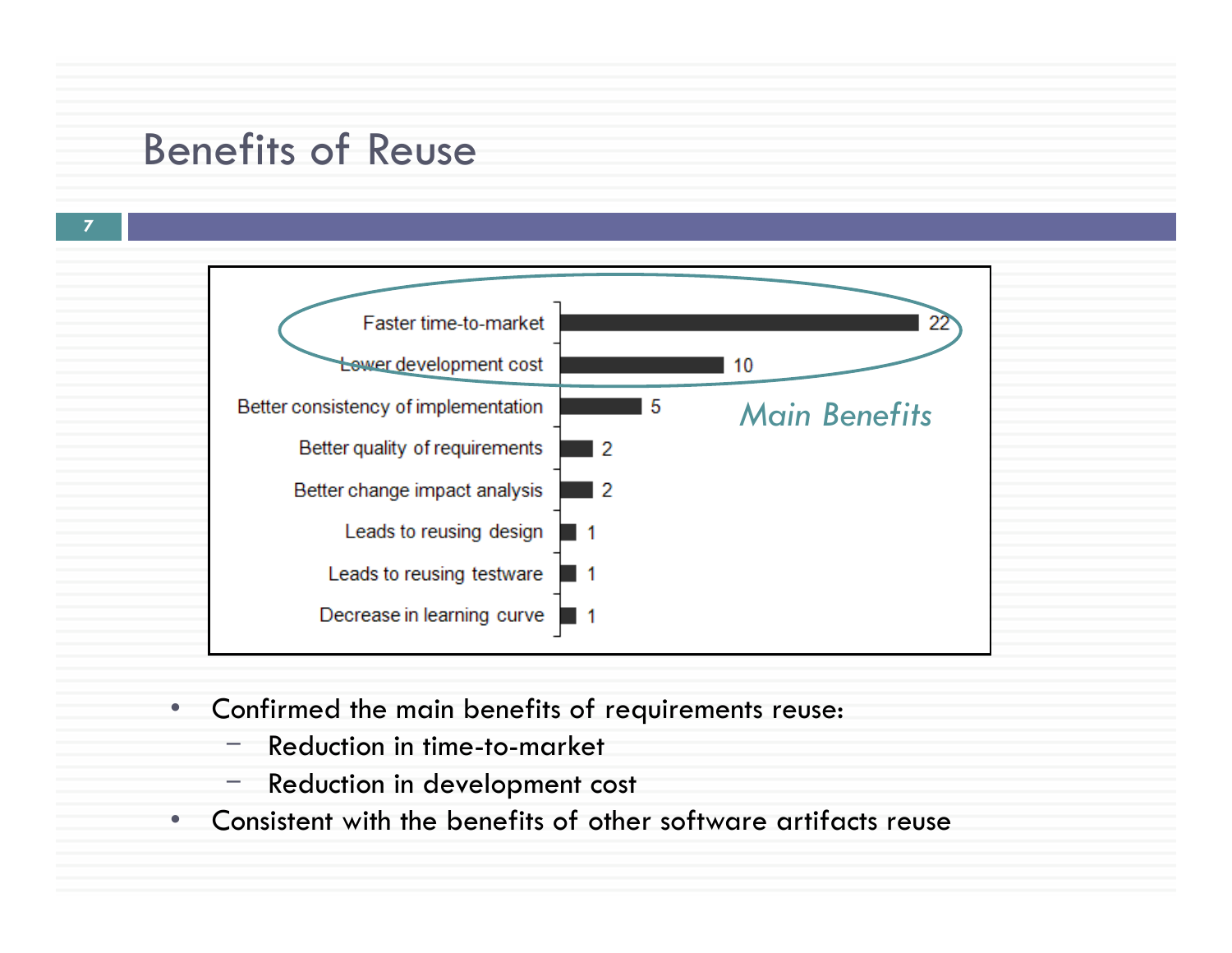### Overall Reuse Adoption



- Implementing requirements reuse remains challenging
- Only half of survey participants actually practiced reuse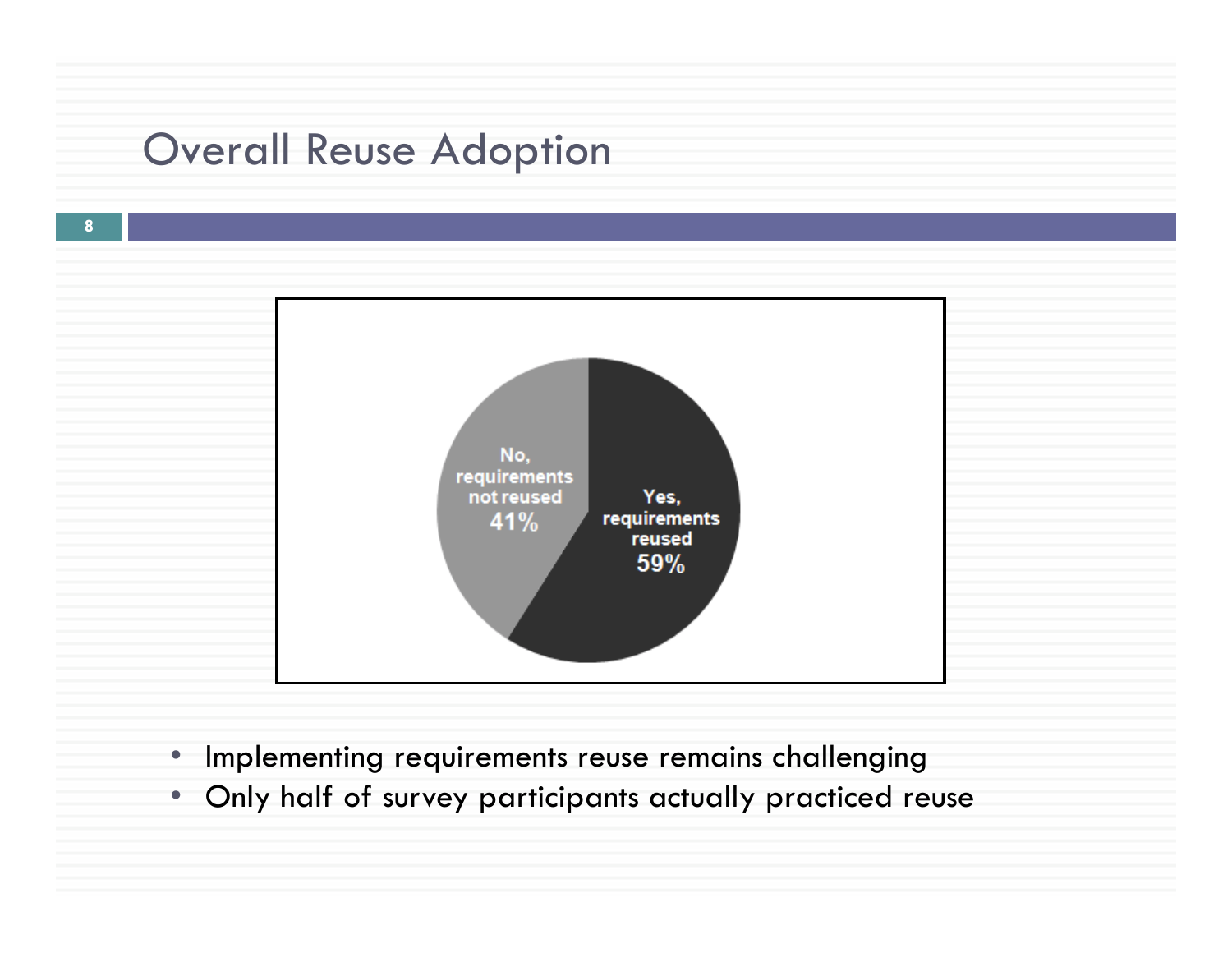### Obstacles of Reuse



- The main obstacle for reuse adoption is poor quality of existing requirements.
- Unstructured, incomplete, outdated existing requirements make it difficult to reuse them going forward.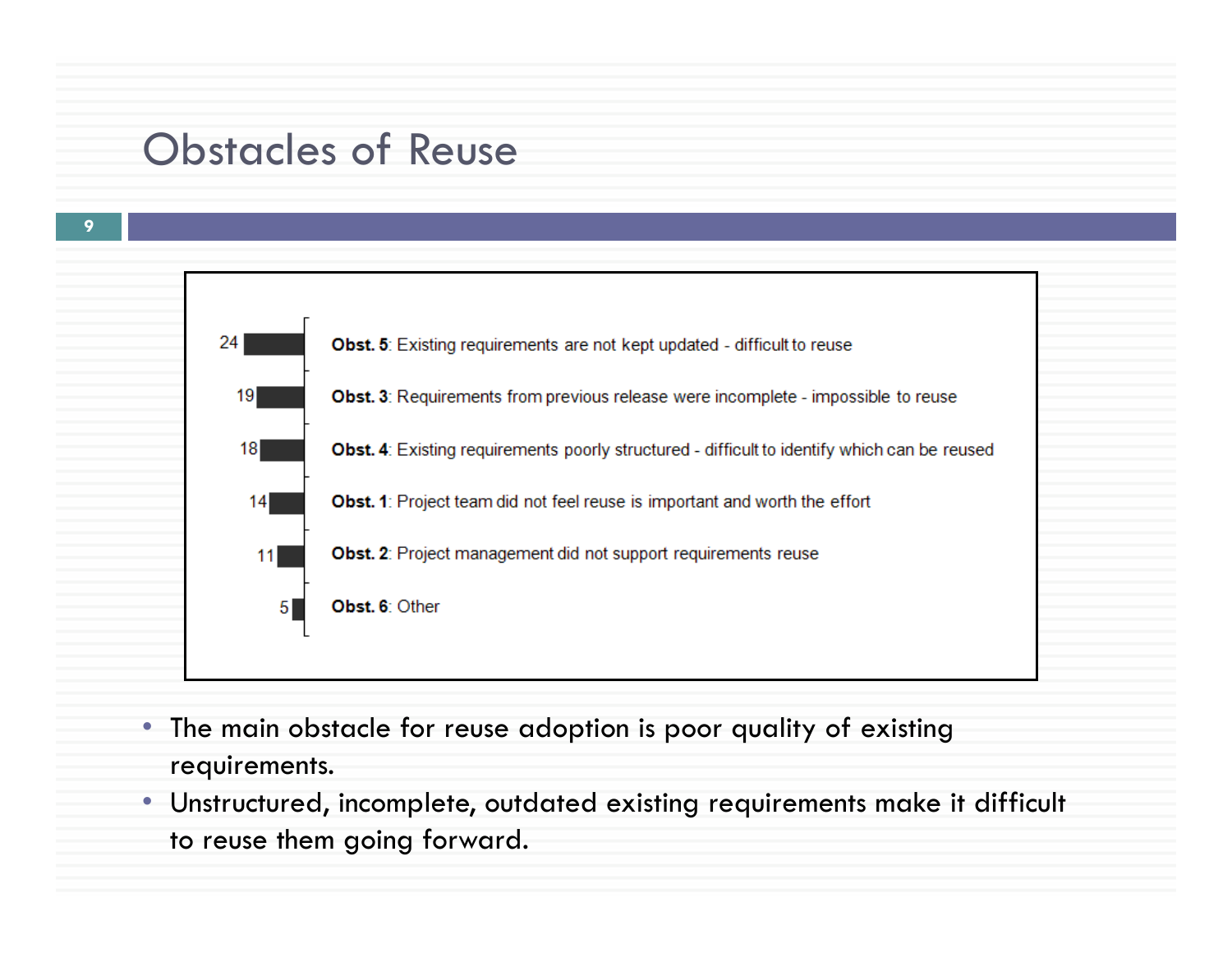### Reuse Adoption as a Function of Approach

Approach to developing requirements Reuse adoption as a function of approach



- Traditional Requirements Engineering (RE) is still most common (48% of responses), followed by the Use-Case-Driven approach (28%)
- Agile is least common (11%)
- Reuse adoption is most common when teams follow the Traditional RE (61%) and Use-Case-Driven (56%) approaches;
- It is least common when teams follow the Agile approach (33%).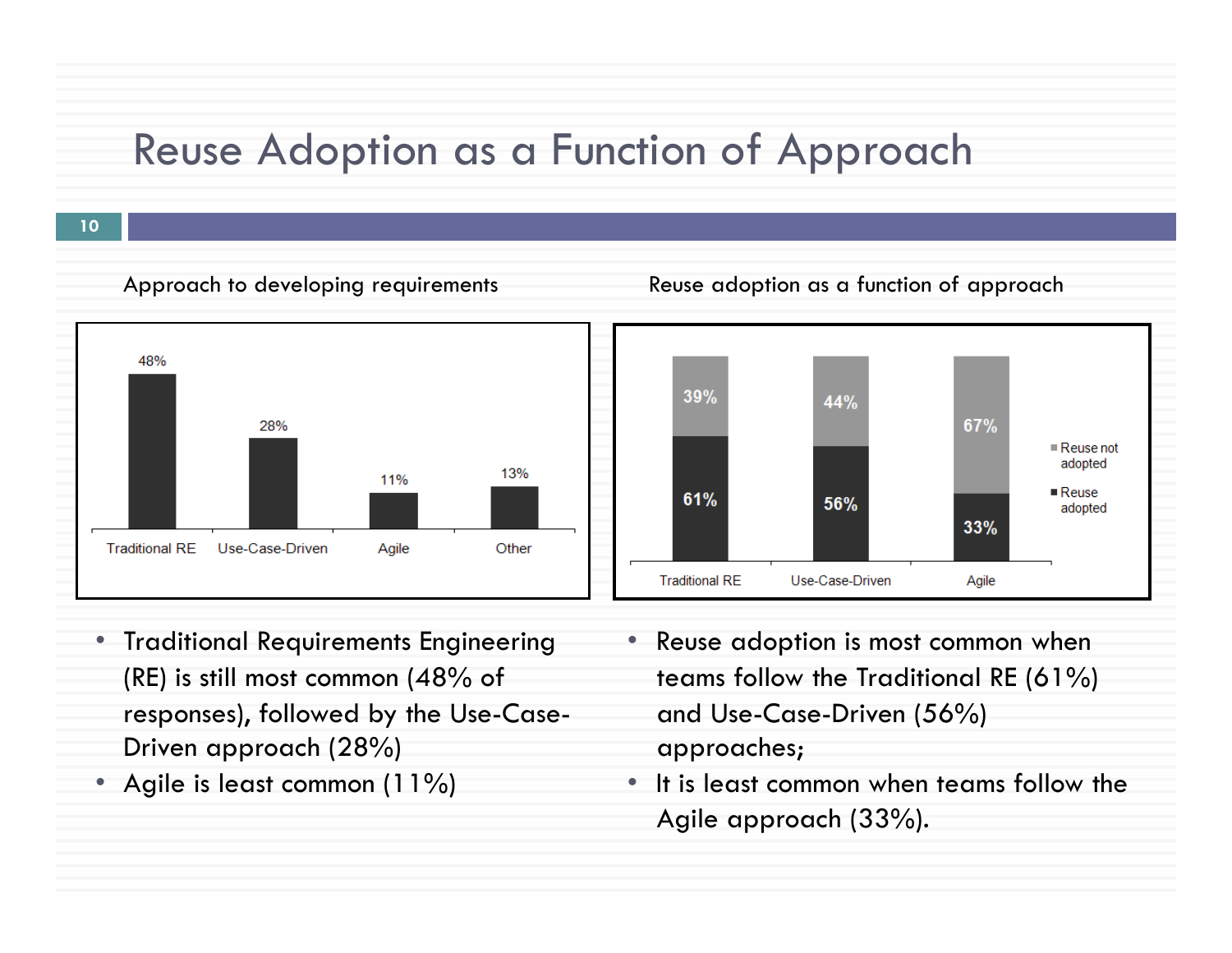### Reuse Adoption as a Function of Team Size



- Reuse adoption differs by the project team size
- Reuse is much less common among the smallest and largest project teams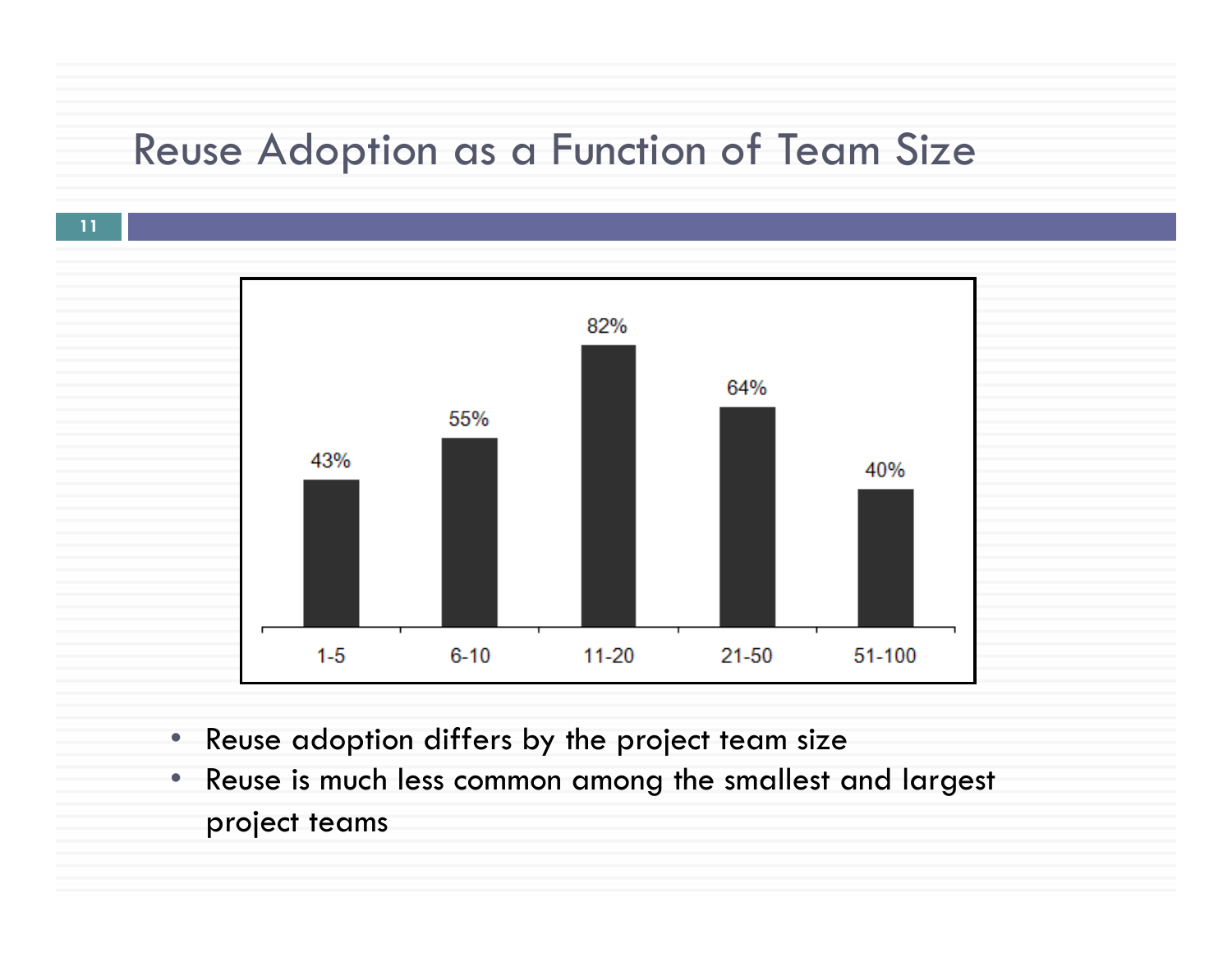### Reuse Effectiveness as a Function of Approach



- When reusing requirements for releases, the average reported reuse rate was  $45%$ .
- 16% of participants reported a much higher rate from 80% to 100%.
- The teams that follow the Use-Case-Driven approach achieve better average reuse effectiveness of 64%.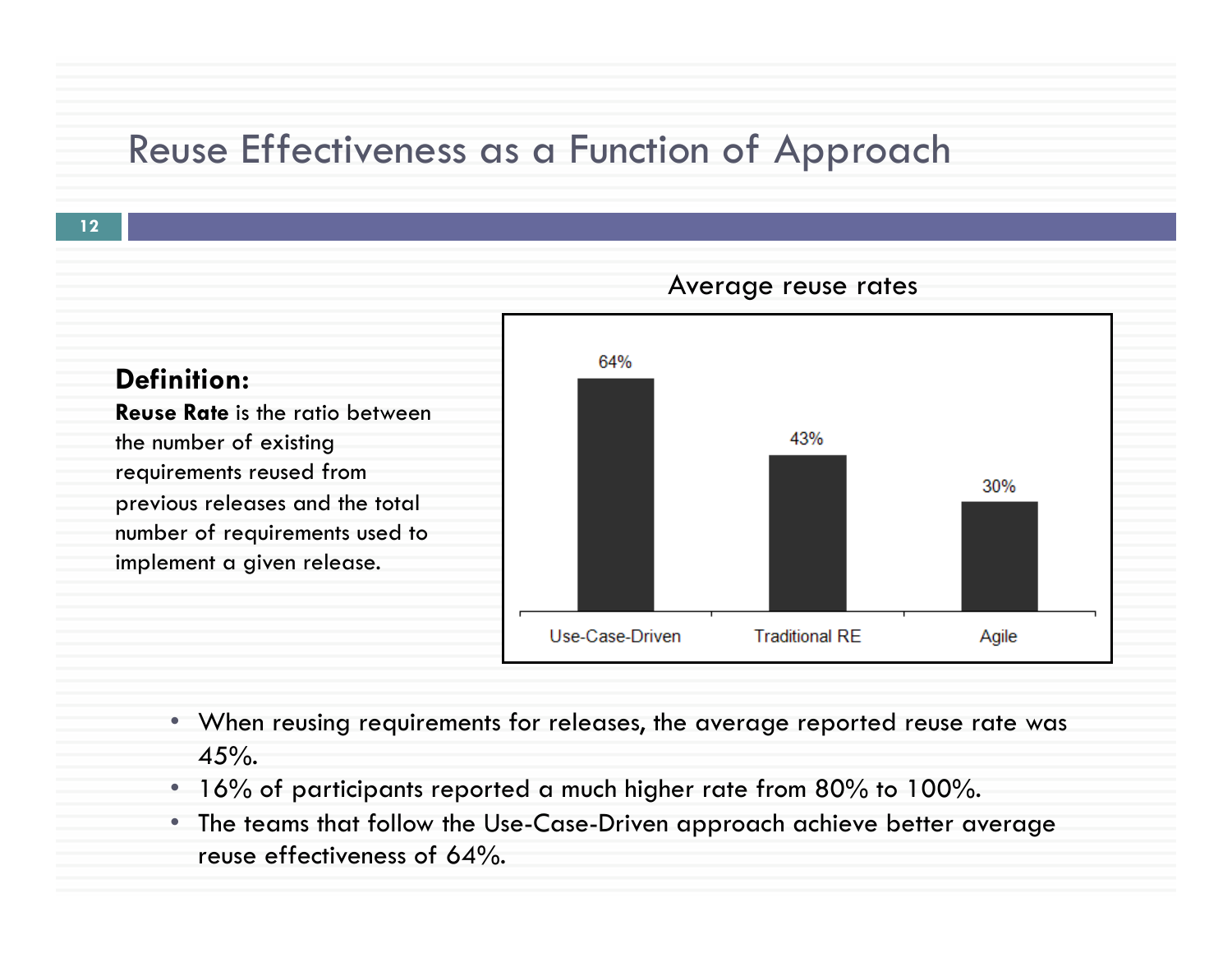## Classification of Requirement Types



- Only the product type of requirements is subject to reuse.
- Separating between stakeholder and product types of requirements is important for achieving better reuse effectiveness.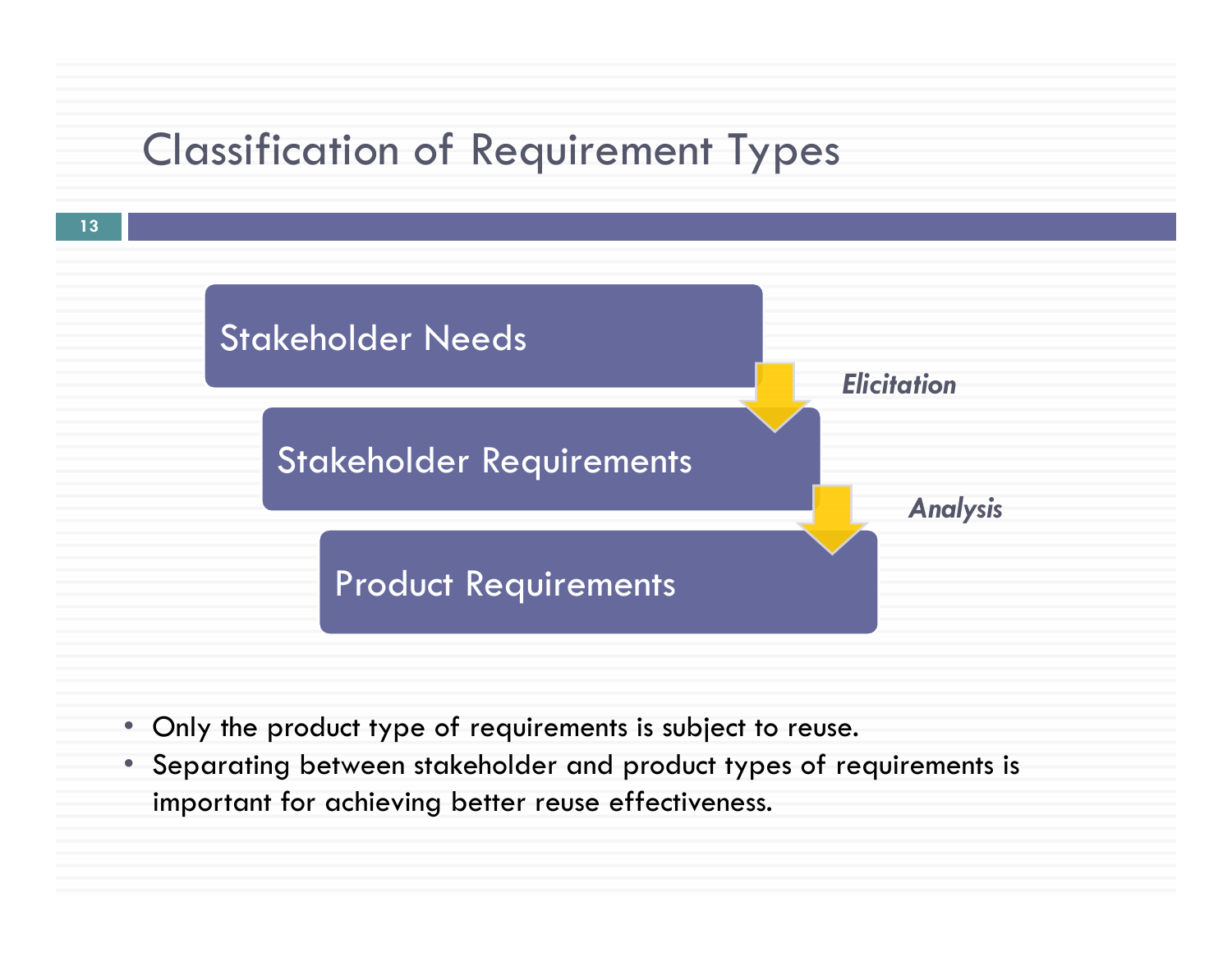### Practicing the Separation of Requirements



- Separating the stakeholder and product types of requirements is not a common practice.
- Reuse effectiveness is much higher when we separate stakeholder and product types of requirements.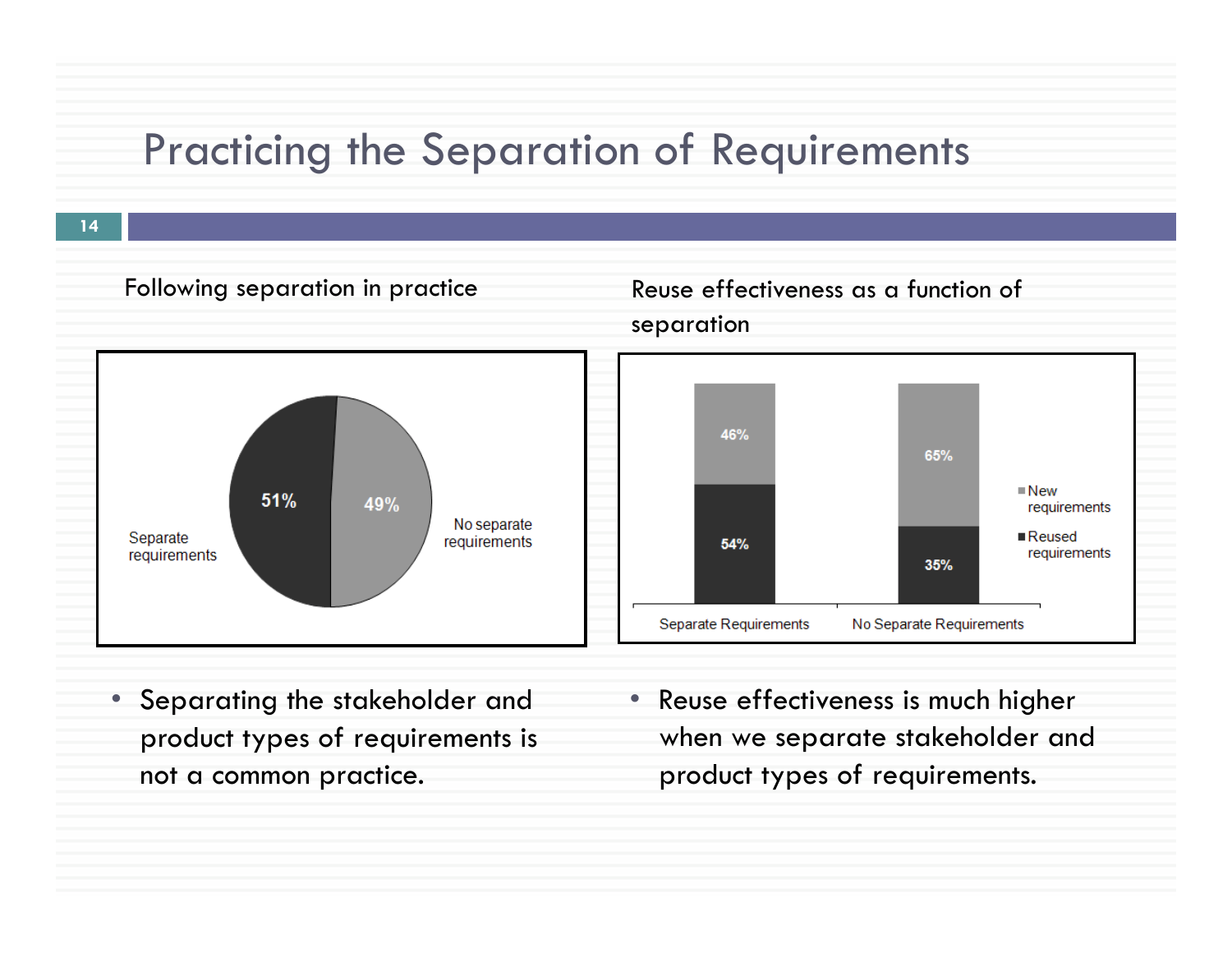### Reuse Effectiveness as a Function of Using RM Tools

**15** 



### • Using RM Tools has no impact on reuse effectiveness.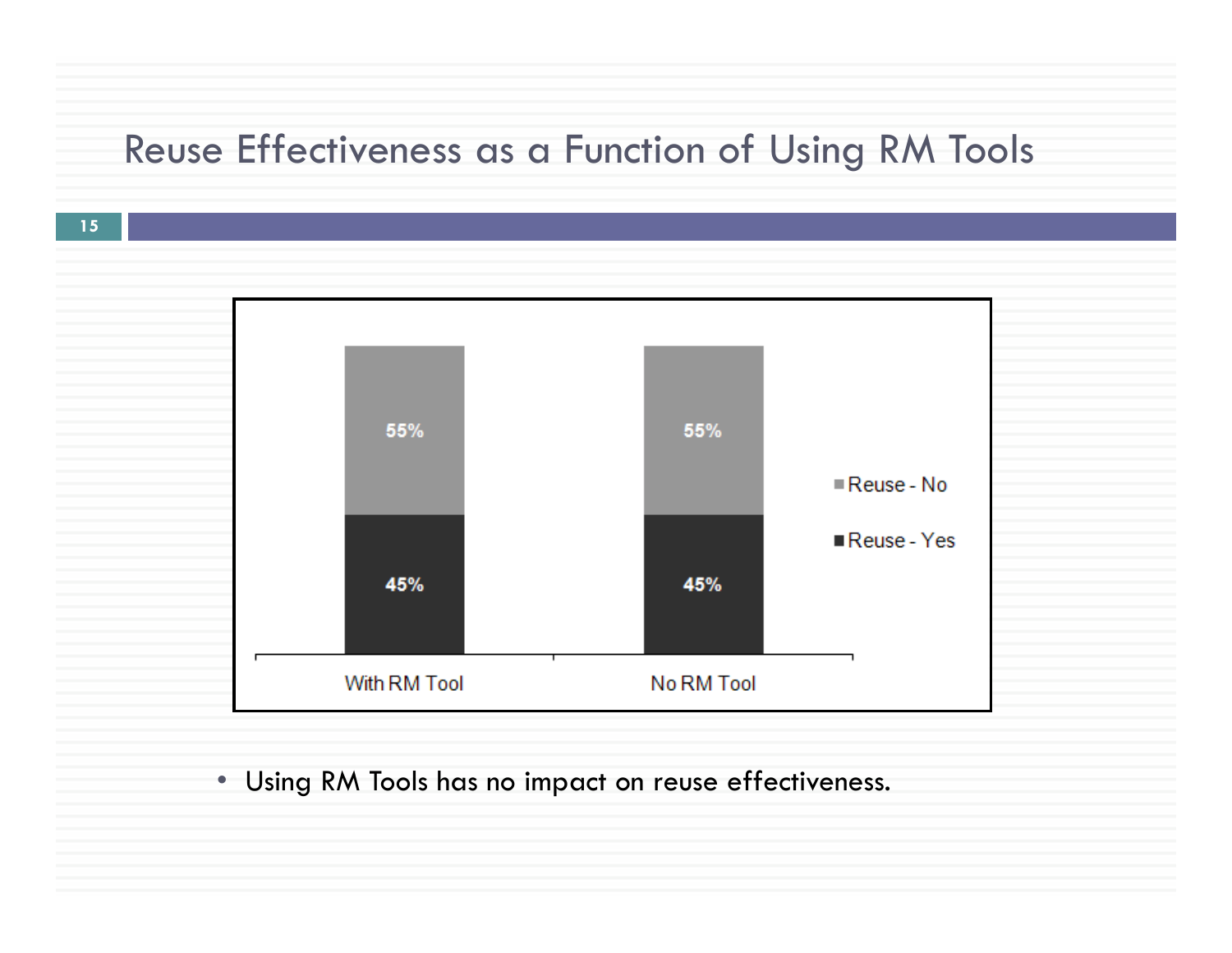## Change Impact Analysis

**16** 

Q: how do you identify which of the existing requirements can be reused for the next release?



- Only 10% of respondents used change impact analysis.
- Most respondents identify requirements for reuse informally.
- Performing change impact analysis results in much higher reuse effectiveness (85% vs. 39%).